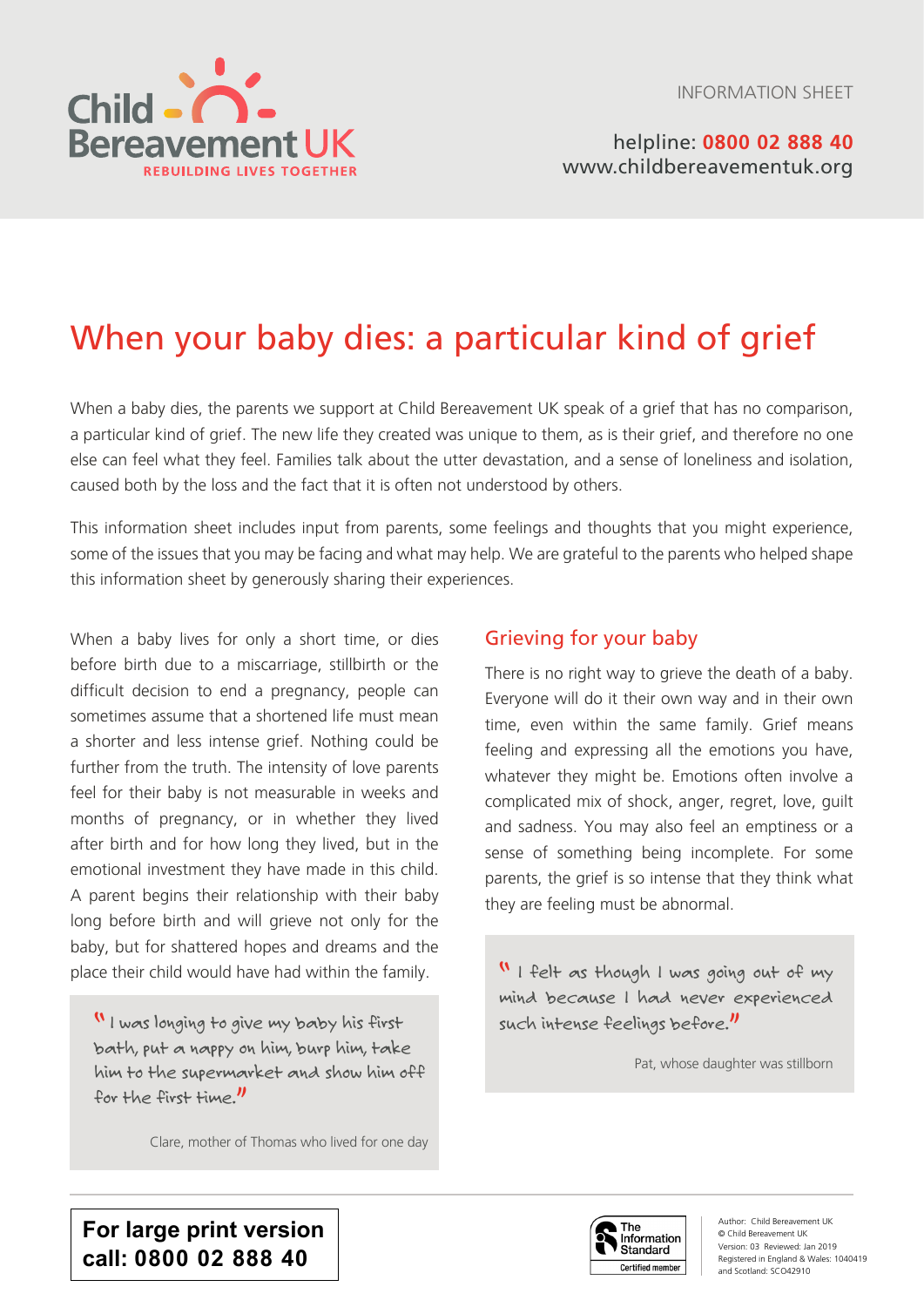When a baby dies there are other cruel reminders of what has been lost. A birth mother's body will still respond as though her baby is alive. She will still experience the usual physical and emotional postnatal reactions but without the joy of a baby to hold and care for. This is particularly distressing and can be very hard to bear.

If possible, give yourself a place and time to grieve, to sit quietly and focus on your baby. You may find yourself trying to avoid your grief, by throwing yourself into work or other activities, or just keeping busy. People close to you may even encourage you to forget, but thinking about the baby who has died, and the way you feel, is an important part of your grieving process.

If you had a room with everything made ready, then going into that room may be very hard for you. In contrast, it may also be the place where you feel closest to your baby. Feeling the pain of your loss often brings a sense of the baby being near to you. There can be conflict between wanting to face tasks such as changing the room and feeling the need to keep your baby close. It can help to acknowledge this and let yourself move between these two different feelings. In time, you may feel more able to do the things you need to do with the room such as the hard task of packing away your baby's things. There's no 'right' time to do this - do it when you feel you're ready.

## Searching for answers

Sometimes, no definite cause can be found for why a baby has died. For some parents this can be a relief. They take the view that if there is nothing wrong there can be no barriers to another pregnancy. For others, having no answer to the question 'why?' creates immense distress.

"We still cannot accept why this has happened to our family – there seems no reason."

The mother of Josie, who died suddenly at only a few weeks old

Some parents blame themselves, or they feel they have failed their baby and failed as parents. Women may consider they have let down their partners and extended family because their body has not produced the baby that was so hoped for.

"I felt absolutely useless. Something that women do all over the world I couldn't manage."

Jane, whose son lived for a few days

Even when there is an answer to why it has happened, this doesn't necessarily make it easier. Post-mortem results may provide an explanation that is logical but not always one that helps on an emotional level. Often there is conflict between our head and our heart. For some people, it may be too painful to even think about the logical or medical explanations.

Grieving parents can resent others who are pregnant or experience mixed feelings towards family and friends who do have their babies. Although not easy, for some women having a cuddle with another baby can bring some comfort, but for many, it is an unbearable reminder of what they have lost. All they long for is their own baby and not someone else's.



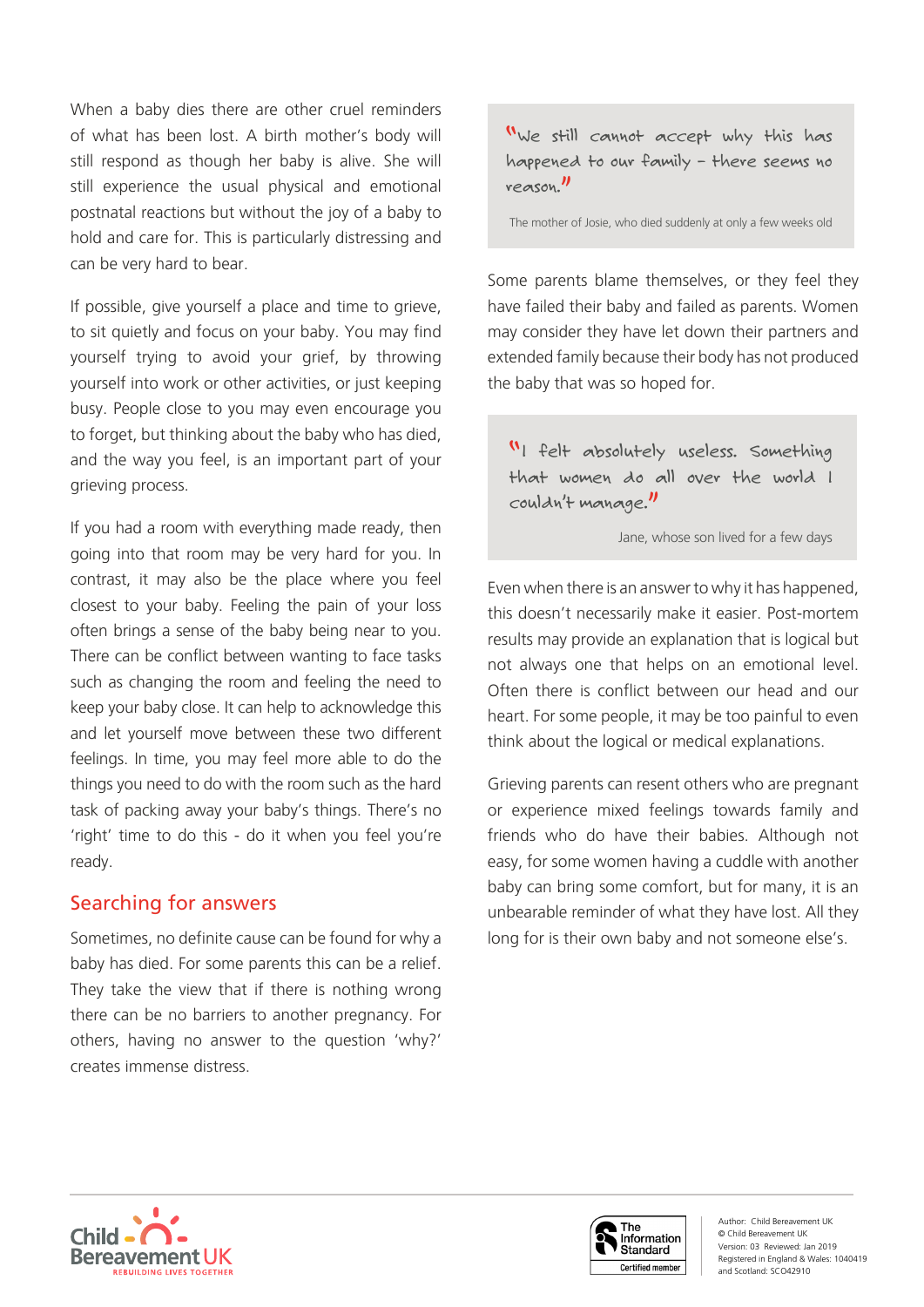# Grieving together

When a baby dies, much of the concern tends to focus on the birth mother. This can be even more the case if she needed medical attention. Partners can be overlooked and are often asked how the mother is rather than how they might be feeling. It is important to remember that partners have a great deal to manage. Witnessing the person you love in distress whilst feeling helpless, and not being able to 'save' the baby you most desperately wanted, is extremely painful. You have to manage your own grief while supporting your partner who is experiencing the normal emotional and physical consequences of giving birth but without the much longed-for baby.

For some, keeping busy with practical arrangements is a welcome distraction and gives them a sense of doing something useful. Their grief is no less, they just have a different way of dealing with it. This can cause misunderstanding and tension, making it hard to maintain a loving relationship. It might help to remind yourself that you are both grieving for your baby but expressing it in different ways. If possible, find ways to share your grief whilst respecting that each of you needs your own space

# Telling other children

Siblings will have been looking forward to the new baby's arrival and will need a simple explanation as to why their baby brother or sister has sadly not lived. What you say depends on what feels right for you and the children. It is important that even if very young, they are told the truth but in words appropriate for their age and understanding. Do not be afraid to use the word 'dead' or 'died', even though this may feel harsh and upsetting for you to say. Using words such as 'lost' might feel more gentle but they only confuse children who will take them literally, expecting something 'lost' to be found.

In simple words, you could say something such as:

'When the baby was born, her heart stopped working and very sadly she died.'

If your baby died early on in the pregnancy, young children will sense and be unsettled by your sadness and distress, wondering why you are upset. Again, in simple language, you could explain that:

'He was born too early before he was ready to breathe properly on his own. Because he could not breathe properly, the baby died.'

These are only suggestions and it may help to talk it through with our Helpline: 0800 02 888 40. There are further suggestions in our information sheet: *Explaining to young children that someone has died*.

# What might help

Everybody is different and will have their own ways of coping. What is helpful for one person may not be at all helpful for someone else. Below are some suggestions from parents we have supported. The organisations listed at the end of this information sheet offer various types of support: it is about finding what is right for you.

# Finding someone to listen

Bereaved parents tell us that it is invaluable to talk to someone you trust and feel comfortable with, someone who will not be shocked by anything you say and who will not tell you what to do or how you should be feeling. Finding a good listener is not always easy and family and friends may not understand or find it too painful to listen.



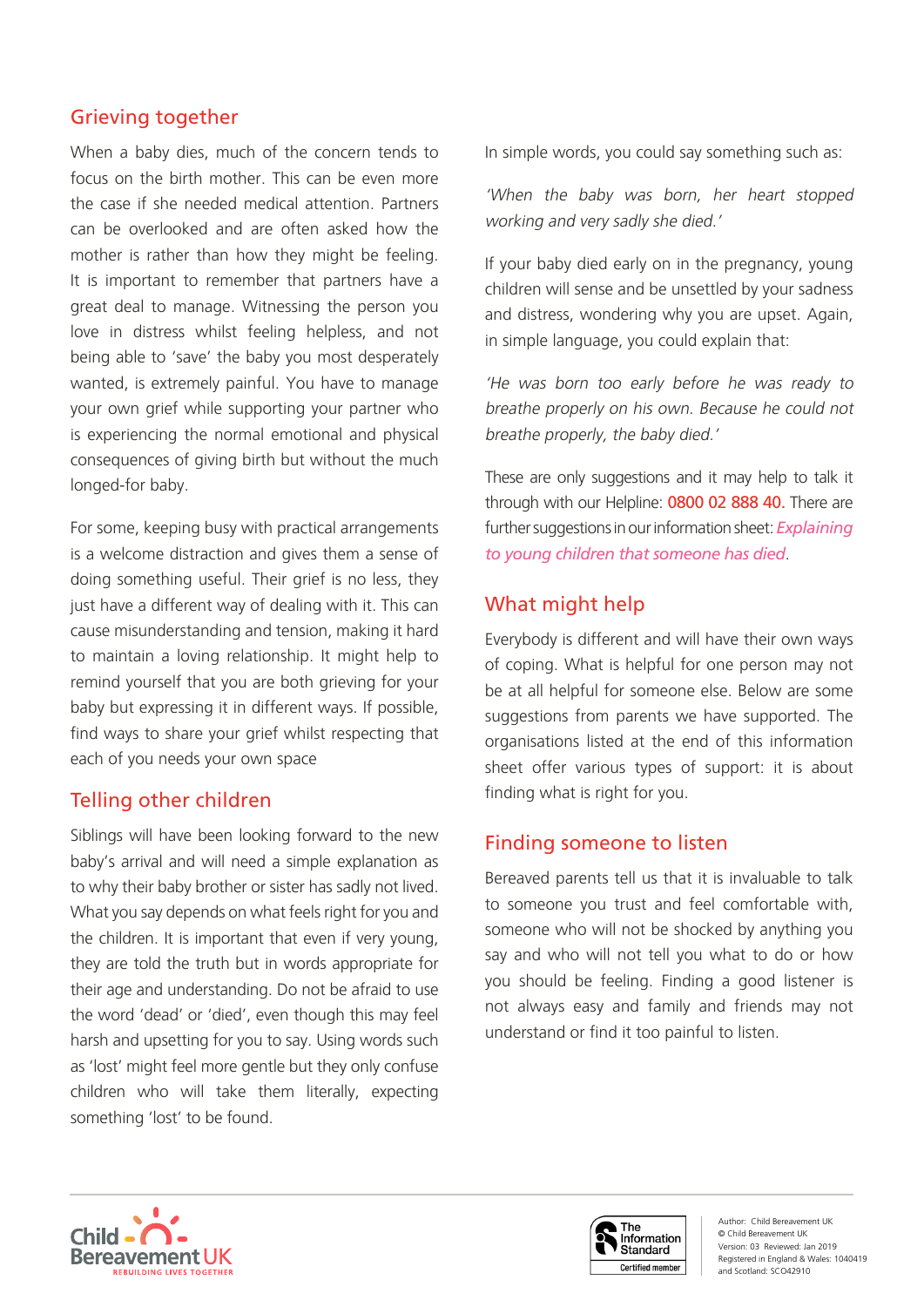"My mother came to visit but I could barely cope with my own grief without someone else off-loading their grief onto me as well.

We have learnt a lot about people. Their reactions are not always positive but with time you filter out the unhelpful advice."

Sarah and Matt, whose son Tobi was stillborn

The people around you want you to be OK. It can feel easier to pretend that you are, when the reality is very much the opposite. If this is the case, try not to suppress your natural instinct to grieve for your baby and find support somewhere else. Friends and family can respond in unexpected ways, and it may be the ones you least expect who turn out to be the good listeners and to whom you subsequently become close.

Bereavement support services or counselling offers one to one time with someone whose job it is to listen and has the training and experience to understand and support you. You can say exactly what you think or feel and know that you are not upsetting them in the same way as family and friends.

Our helpline and website have information on finding bereavement support in your local area.

# Sharing experiences with other parents

You can share experiences by going to a group or talking on the phone to other people whose baby has died.

"When I met other parents, I felt for the first time that I wasn't the only person in the world to have felt like this. I was able to talk about what had happened without leaving bits out."

Child Bereavement UK runs groups for parents in some areas or contact the charity Sands for support groups throughout the UK (see Resources section).

You can share your experience over the phone with other bereaved parents, by calling the free Child Death Helpline on 0800 282 986. This is available for anyone affected by the death of a child or baby of any age from pre-birth onwards. It is staffed by volunteers, all of whom are bereaved parents.

The charity The Compassionate Friends also offers support from other bereaved parents, siblings and grandparents to those bereaved of a child or children of any age and from any cause (see Resources section).

# Returning to the hospital

Going back to the hospital where your baby was born and died may be important for you. It can be an opportunity to clarify exactly what happened with staff who were there at the time. For others, such a visit brings back too many painful thoughts and feelings and is too difficult to contemplate.

# Going to the grave or another special place

Some parents (although by no means all) can find themselves visiting their baby's grave, or place where the ashes were placed, on an almost daily basis. They find it somewhere to feel close to their baby. Tending and caring for the grave, taking flowers, leaving mementos, or just sitting there, can bring some comfort. Many families keep their baby's ashes at home until they eventually feel ready to decide on an appropriate place to put them.



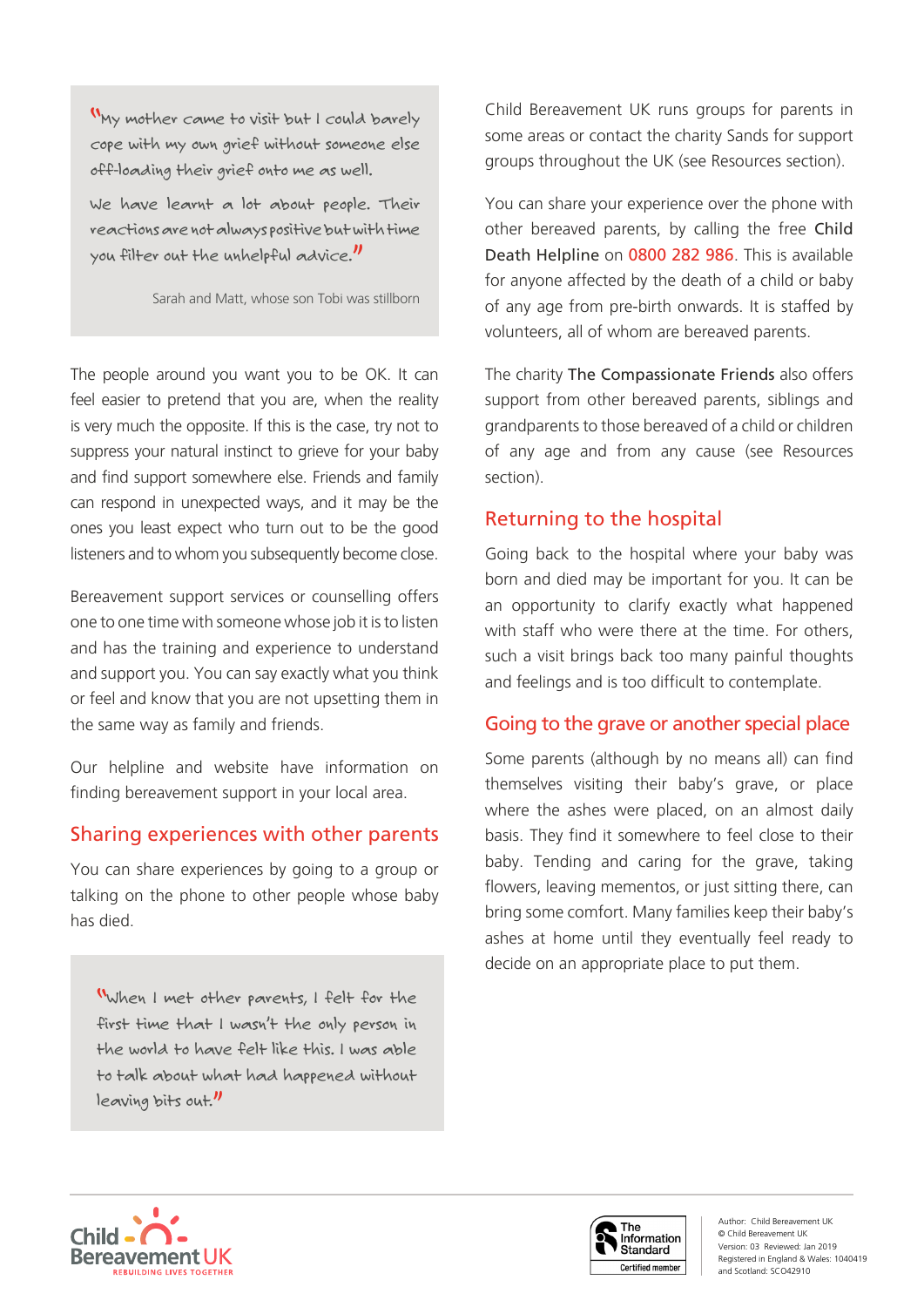# Remembering

Remembering your baby, although it is painful, is also a way of acknowledging their life, however short, and their importance to you. When a baby dies at or before birth there are fewer memories, but this makes them even more precious. Some parents gather together everything they have to put into a memory box or memory book. If your baby died before birth you may have precious mementos and hospital appointment cards and scans. You can keep these in a special, private place or share them with friends and family - it is up to you.

If it is some time since your baby died, you may have few memories and very little information about what happened to him or her. This makes your grief no less intense and some callers to our helpline are grieving for babies who died, or were born too early, many years ago. It might be difficult to get in touch with your memories, but if you can begin to remember, you may be able to begin to grieve.

## Going back to work

Returning to work can be a daunting prospect for both partners whose baby has died. The amount of leave people are able to take after a bereavement varies enormously. However, much time off work you have had, you will still be grieving for your baby and the decision to go back to work can be difficult. You may be returning sooner than you would like to, for financial reasons. For others, returning to work is a positive step, providing some routine to the day and an environment not directly connected to the baby.

Try to meet with your manager to discuss how you would like your return handled and how best to let everyone know what has happened. It might help ease the transition if you arrange to go in for a short time before your actual start day to meet

colleagues. This is a way to help overcome the hurdle of seeing everyone on your first day back, some of whom might be uncomfortable with what to say to you. Your employer only needs to have as much information as you want to give them, but it is important that they are aware.

You may be anxious about becoming tearful or emotional. This may well happen but if people know the reason why, this will help them to understand your distress. Be realistic about what you can manage at work and if you can, find quiet moments for a bit of peace, or time to shed a few tears if you need to.

We have further information on our website for employees and employers about returning to work.

# Be kind to yourself

You will know best what works for you, at home, in your relationships, at work and in any support other people can offer you. If possible, find time for grieving as well as time for activities in everyday life that you feel you can manage and that are helpful for you.